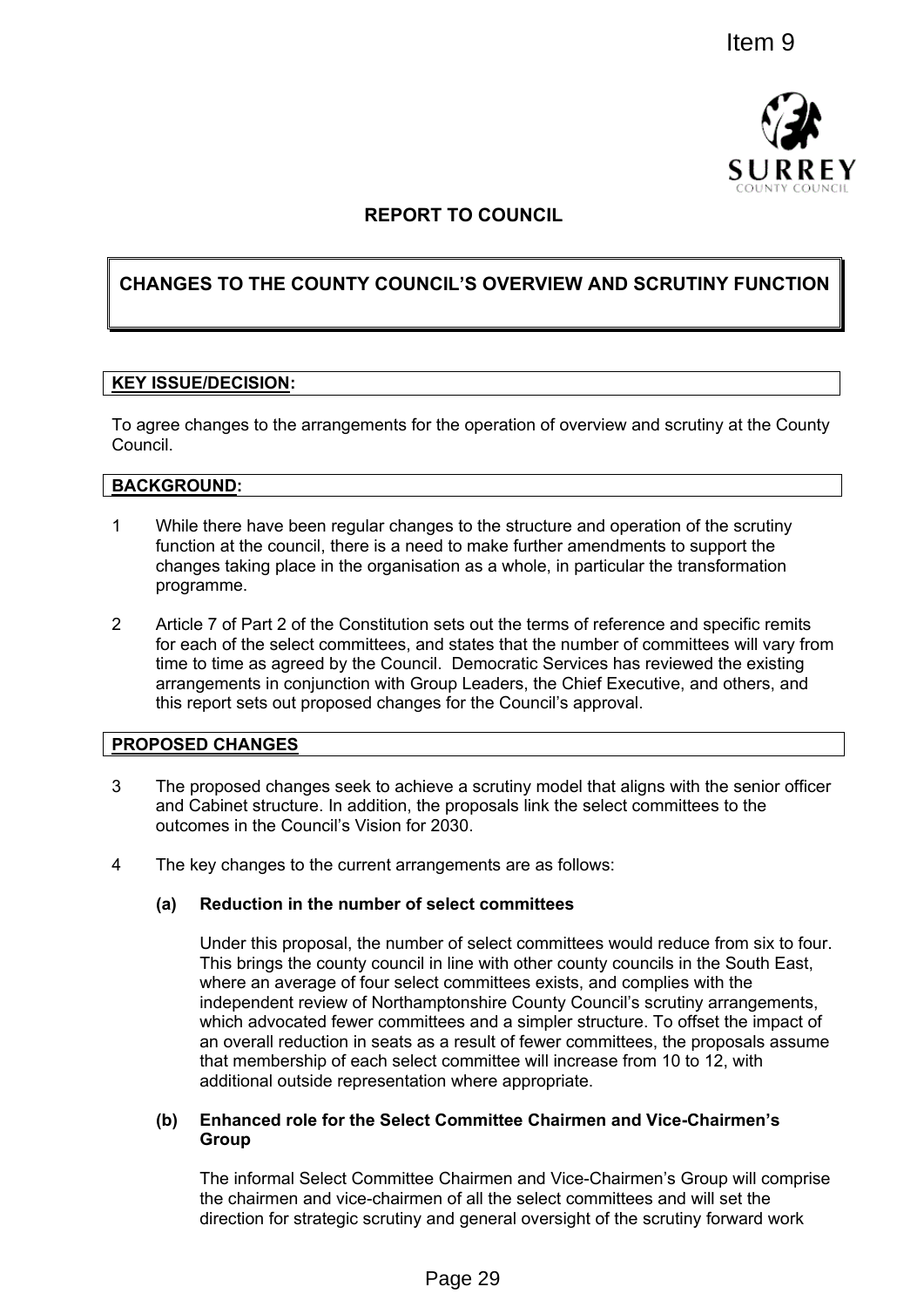programmes and task and finish groups. The draft terms of reference for the group are attached for information at Annex A.

# **(c) An increase in the number of select committee vice-chairmen**

It is proposed that each select committee will appoint informal task and finish groups to undertake specific, focused and time-limited reviews linking to areas within their remit. The effectiveness of these groups will be key to improving the overall impact and effectiveness of the scrutiny function.

It is anticipated that each select committee will have a maximum of two task and finish groups in operation at any one time. The expectation is that such groups will operate in noticeably different ways to committees and may meet informally and frequently, involving residents and external partners in their work. In order to sustain this intensive work, it is proposed that each select committee appoints two vicechairmen, so that each can lead on one of the committee's task and finish groups.

5 The diagram below shows the proposed new structure. The remits of the new select committees are intended to align more closely with the Cabinet portfolios, and titles have been chosen which more clearly reflect the areas of work for which they are responsible, as well as the council's transformation agenda. Details of the services within the remit of each Select Committee are set out in the annex to the Articles, published elsewhere on this agenda.



6 The number of members to be appointed to each of the committees is proposed to be as follows:

| <b>Select Committee</b>                                | <b>Number of Members</b> |
|--------------------------------------------------------|--------------------------|
| Resources & Performance Select Committee               | 12                       |
| <b>Adults &amp; Health Select Committee</b>            | 12 plus 3 co-optees      |
| Children, Families, Lifelong Learning & Culture Select | 12 plus 4 co-optees      |
| Committee                                              |                          |
| <b>Place Select Committee</b>                          | 12                       |

The Chairman and Vice-Chairman of the Council will remain ex officio members of all the committees.

The allocation of seats on the select committees will be considered under an item elsewhere on this agenda.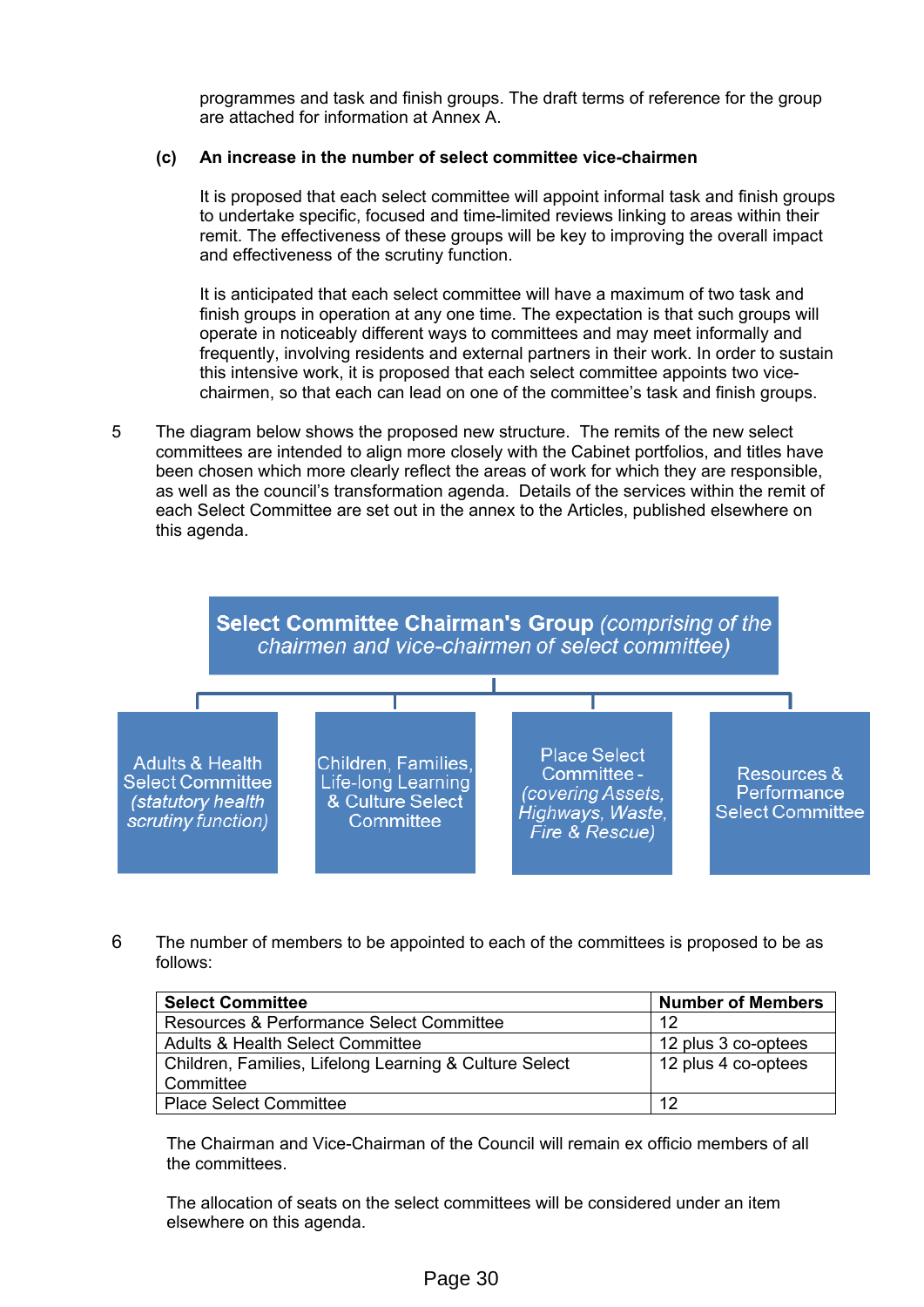# **REASONS FOR CHANGE**

- 7 The current scrutiny model does not support the way the organisation is changing and in particular is not sufficiently aligned to the transformation programme to allow for meaningful scrutiny. The structure proposed reflects current thinking on best practice in scrutiny, which has moved away from a service-specific focus towards a thematic approach based on required outcomes.
- 8 A Members' working group led by Councillor John O'Reilly also discussed the current select committee model and developed suggestions for a new scrutiny model along very similar lines to those proposed.
- 9 The effectiveness of scrutiny at Surrey has been criticised by three external public bodies, with the scrutiny annual review from 2017/18 identifying that select committees made recommendations on only 19 of the 55 items it considered during that time.

## **TRANSFORMATION SCRUTINY**

10 The Transformation Programme has been mapped against the proposed scrutiny structure to show which select committee would scrutinise which project, as follows.

| <b>Select Committee</b>                             | <b>Business cases</b>                                                                                                                                                                               |
|-----------------------------------------------------|-----------------------------------------------------------------------------------------------------------------------------------------------------------------------------------------------------|
| <b>Adults and Health</b>                            | Accommodation with Care and Support<br>Practice Improvement<br><b>ASC Market Management</b><br>Health & Social Care integration                                                                     |
| Children, Families, All Age<br>Learning and Culture | <b>Libraries and Cultural Services</b><br>All Age LD (Transitions)<br><b>Family Resilience</b><br><b>SEND</b> transformation                                                                        |
| Place                                               | Waste<br>Fire Improvement<br><b>Place Strategy</b><br>Highways, Transport and Environment Transformation                                                                                            |
| <b>Resources and Performance</b>                    | <b>Customer Experience</b><br><b>Finance Transformation</b><br>Fees & Charges<br>Digital<br>Agile Workforce<br>Performance Management/MI Insights<br>Spans of Control<br>Orbis VfM<br>Commissioning |

## **NEXT STEPS:**

11 Subject to approval by the Council, the new arrangements will be implemented with immediate effect. A structured programme of induction and training, including chairing skills training and an all-Member briefing on effective scrutiny, has been developed by Democratic Services to support the introduction of the new arrangements, and officers will